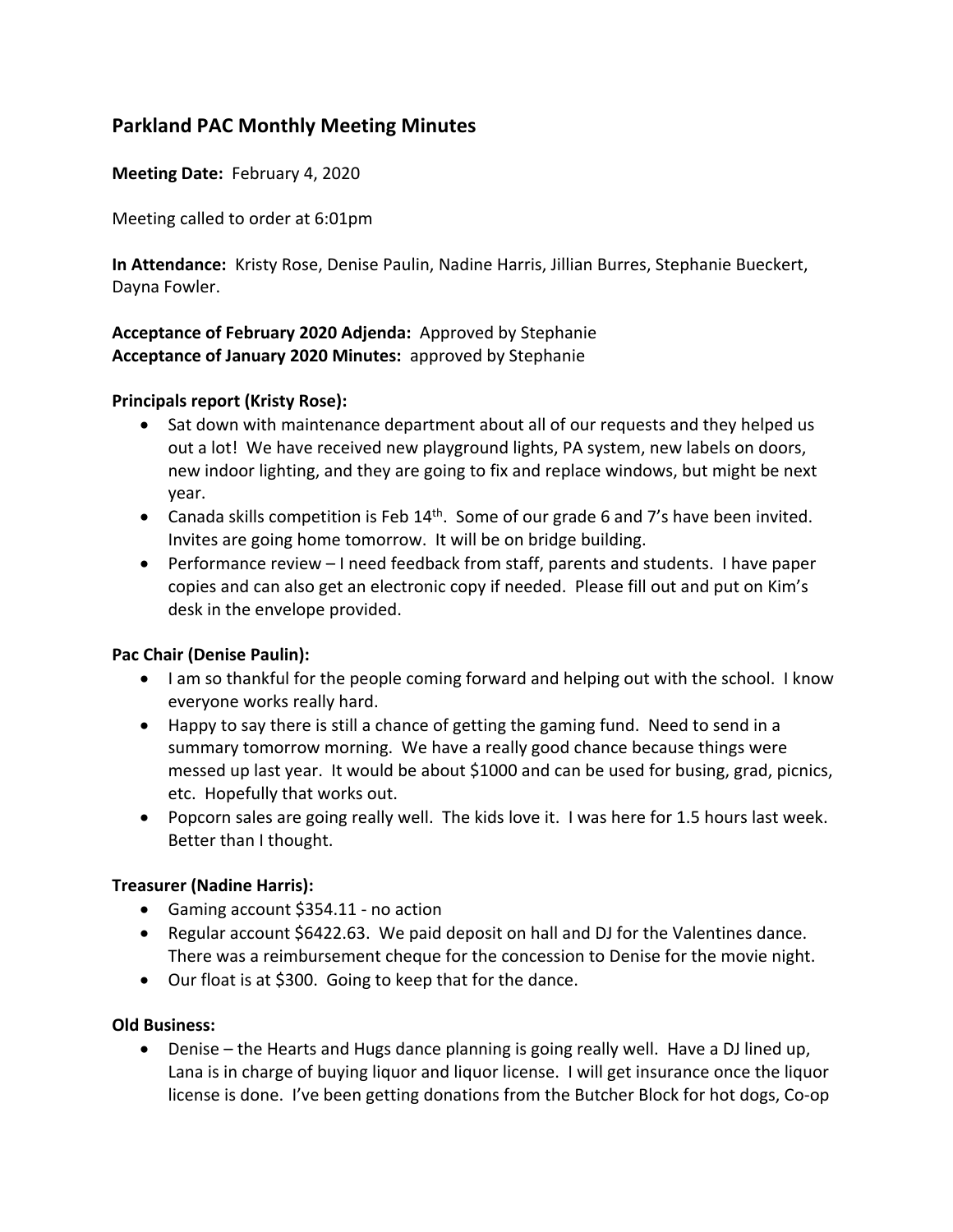for hot dog buns, Save On for pop, Shoppers for pop and juice and will be talking to the Dollar Store for decorations. We have received five donations so far for the auction. It would be nice to get as soon as possible as we need to set up. Haven't sold any tickets yet. People are interested. Tickets are available at the door. Bought a bunch of candy to do up the bags.

- o Nadine Mike said he would donate towards the dance.
- o Dayna we should create an event on Facebook.
- Stephanie what about the missing jerseys?
	- $\circ$  Kristy still missing.
- Denise Hanging baskets I haven't had a chance to look into as I've been working on the dance.
	- $\circ$  Dayna Will contact Growing Smiles Fundraising. They have strawberry plants, succulents, herbs, veggies, etc. They are very good.
- Denise Popcorn Wednesday's are going well. Will continue to do it as long as there's no mess on busses or in school. I'll let Kristy know when I'm getting low on popcorn.
- Jill Card fundraiser will be handed out tomorrow at the staff meeting hope to have them done by Feb  $14<sup>th</sup>$  so we can send them out for sample cards.
- Denise Candy grams?
	- o Stephanie Maybe the kids can purchase on popcorn Wednesday. I can cut out paper animals and we can stick the chocolates to the paper.
	- $\circ$  Denise Will put on Facebook for a reminder and Kristy can get Kim to send an email to parents. Will charge \$1 per candy gram.
	- o Nadine I will donate for anyone that doesn't get a chocolate.
- Denise Pizza fundraiser for grade 6/7 Will send out to everyone tomorrow. Tanya Paulsen is going to donate money towards the camp. Lots of volunteers so far. Set for May 25–28. Going to Camp Sagitawa.
- Looked at the sweatshirts for grad Will look for some two tone sweatshirts.
- Jill Will put in another sweater/sweatpants order and try get a deal with the promo shop with school and grad sweaters combined.
- Denise have looked for the missing jerseys.
	- $\circ$  Kristy I think it should be fine with what we have. We have enough for two teams.

# **New Business:**

- Fundraising is going well popcorn, sweatpants, hanging baskets, cards, candy grams, etc.
- Sent out letters to oil companies for donations.
- Monthly family nights We have the Valentine's dance this month, we'll skip March as it's cut short from spring break, maybe a paint party for April.
- Want to do a themed dodge ball party with parents and kids. May or June
	- $\circ$  Dayna are we opening it up to other schools? Teams that don't go to this school?